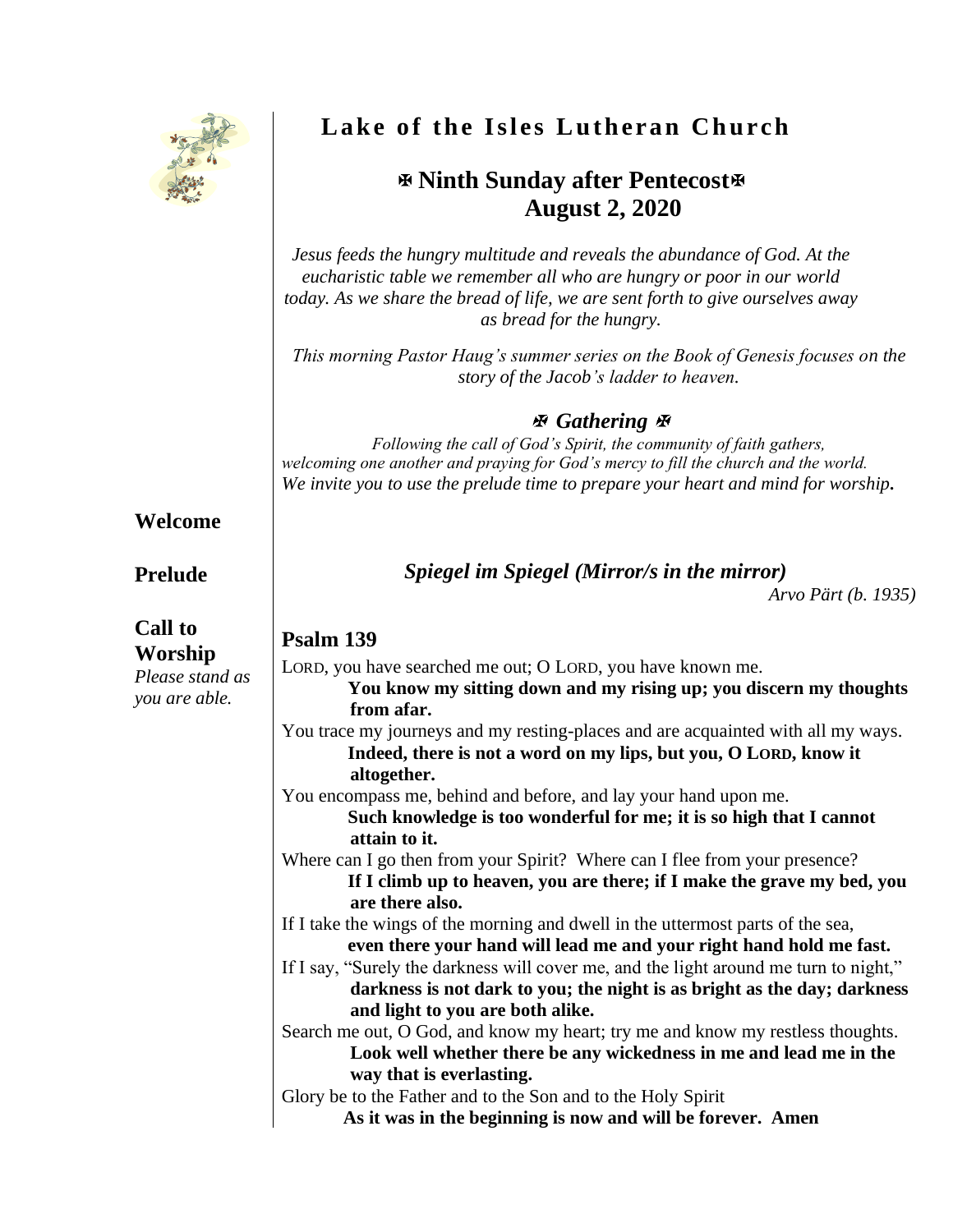### **Gathering Hymn**

**Day**

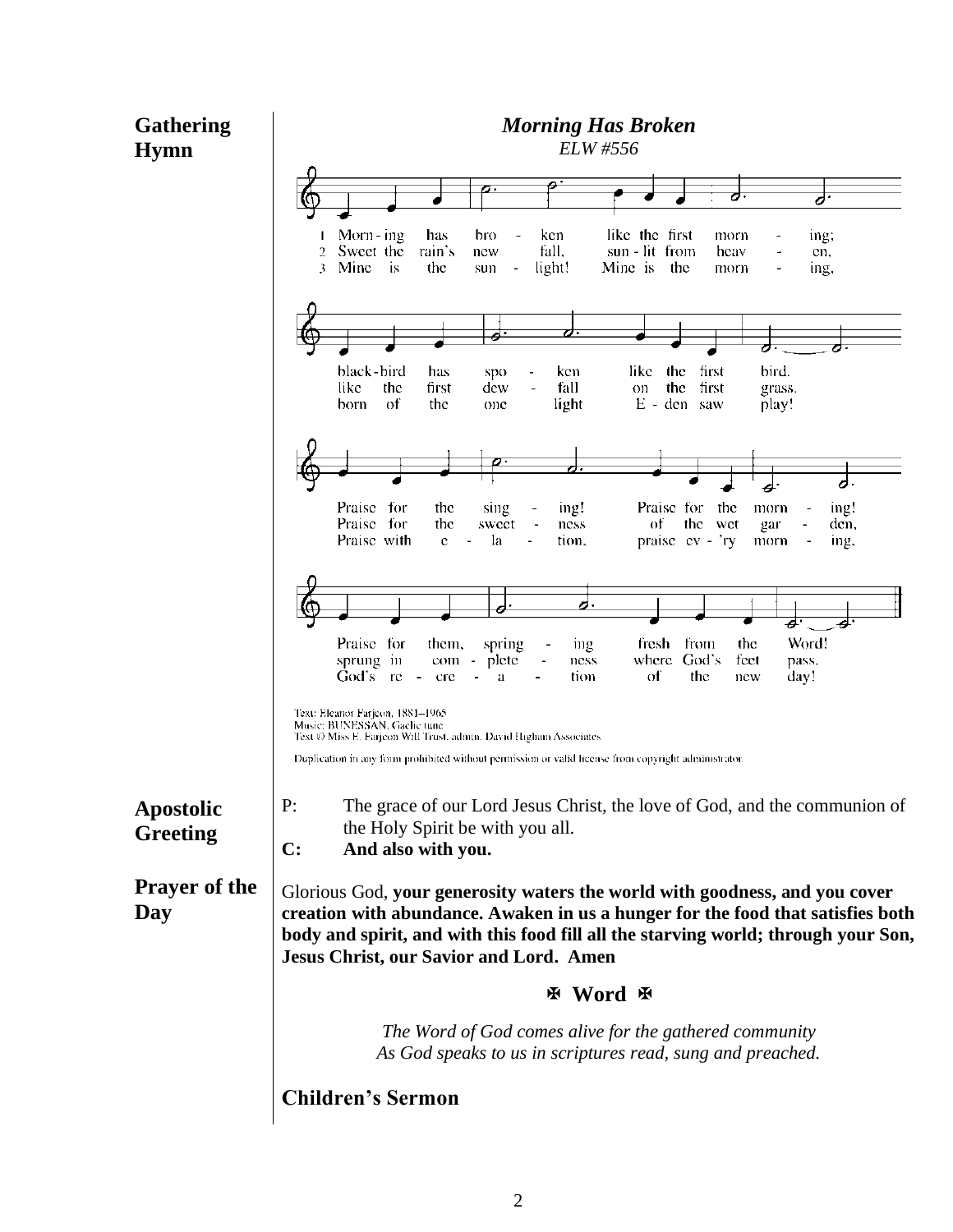#### **Anthem**

#### *We Are Climbing Jacob's Ladder*

Arranged by Horace Clarence Boyer *We are climbing Jacob's ladder, Soldiers of the cross Ev'ry round goes higher, higher Soldiers of the cross*

#### **Reading**

<sup>10</sup>Jacob left Beer-sheba and went toward Haran. 11He came to a certain place and stayed there for the night, because the sun had set. Taking one of the stones of the place, he put it under his head and lay down in that place. 12And he dreamed that there was a ladder set up on the earth, the top of it reaching to heaven; and the angels of God were ascending and descending on it. 13And the LORD stood beside him and said, "I am the LORD, the God of Abraham your father and the God of Isaac; the land on which you lie I will give to you and to your offspring; 14and your offspring shall be like the dust of the earth, and you shall spread abroad to the west and to the east and to the north and to the south; and all the families of the earth shall be blessed in you and in your offspring. 15Know that I am with you and will keep you wherever you go, and will bring you back to this land; for I will not leave you until I have done what I have promised you." 16Then Jacob woke from his sleep and said, "Surely the LORD is in this place—and I did not know it!" 17And he was afraid, and said, "How awesome is this place! This is none other than the house of God, and this is the gate of heaven."

<sup>18</sup>So Jacob rose early in the morning, and he took the stone that he had put under his head and set it up for a pillar and poured oil on the top of it. 19aHe called that place Bethel, but the name of the city was Luz at the first. Then Jacob made a vow, saying, "If God will be with me, and will keep me in this way that I go, and will give me bread to eat and clothing to wear, so that I come again to my father's house in peace, then the Lord shall be my God, and this stone, which I have set up for a pillar, shall be God's house; and of all that you give me I will surely give onetenth to you."

R: Word of God, Word of Life.

#### **C: Thanks be to God.**

*Sinner do you love your, Soldiers of the cross. If you love Him why not serve Him, Soldiers of the cross.*

# **Gospel Verse**



Text: Psalm 119:105. Amy Grant, b. 1960 Music: THY WORD, Michael W. Smith, b. 1957

Text and music @ 1984 Word Music, Inc. (ASCAP) and Meadowereen Music Co./ Bue and Bear Music (ASCAP), admin. EMI Christian Music Publishing

*Genesis 28:10-22 God's graciousness to Jacob is shown in God's revelation of the divine self to the patriarch, who is running for his life after cheating his brother Esau out of the family inheritance. Jacob promises that if God brings him back to the land, he will be loyal to God and give God a tenth of everything* 

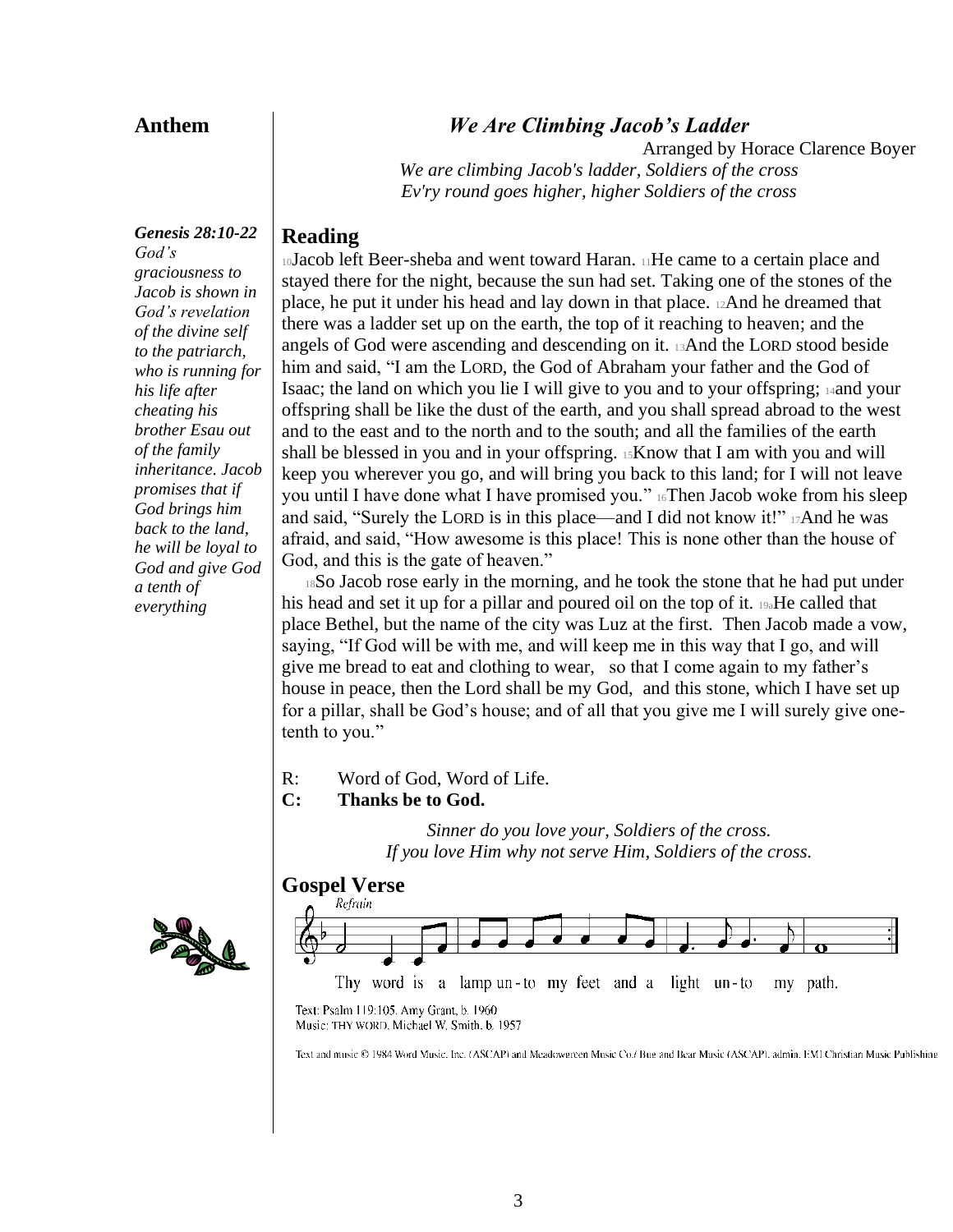|                                                                                                                                                                                                                       | <b>Gospel</b>                                                                                                                                                                                                                                                                                                                                                                                                                                                                                                                                                                                                                                                                                                                                                                                                                                                                                                                                                                                                                                                                                                                               |  |  |  |  |
|-----------------------------------------------------------------------------------------------------------------------------------------------------------------------------------------------------------------------|---------------------------------------------------------------------------------------------------------------------------------------------------------------------------------------------------------------------------------------------------------------------------------------------------------------------------------------------------------------------------------------------------------------------------------------------------------------------------------------------------------------------------------------------------------------------------------------------------------------------------------------------------------------------------------------------------------------------------------------------------------------------------------------------------------------------------------------------------------------------------------------------------------------------------------------------------------------------------------------------------------------------------------------------------------------------------------------------------------------------------------------------|--|--|--|--|
| After John the                                                                                                                                                                                                        | P:<br>The Holy Gospel according to St. Matthew, the fourteenth chapter.                                                                                                                                                                                                                                                                                                                                                                                                                                                                                                                                                                                                                                                                                                                                                                                                                                                                                                                                                                                                                                                                     |  |  |  |  |
| Baptist is                                                                                                                                                                                                            | $\mathbf{C}$ :<br>Glory to you, O Lord.                                                                                                                                                                                                                                                                                                                                                                                                                                                                                                                                                                                                                                                                                                                                                                                                                                                                                                                                                                                                                                                                                                     |  |  |  |  |
| murdered, Jesus<br>desires a time of<br>solitude. Still, his<br>compassion for<br>others will not<br>allow him to<br>dismiss those who<br>need him, and he<br>is moved to<br>perform one of his<br>greatest miracles. | 13 Now when Jesus heard [about the beheading of John the Baptist], he withdrew<br>from there in a boat to a deserted place by himself. But when the crowds heard it,<br>they followed him on foot from the towns. 14When he went ashore, he saw a great<br>crowd; and he had compassion for them and cured their sick. 15 When it was evening,<br>the disciples came to him and said, "This is a deserted place, and the hour is now<br>late; send the crowds away so that they may go into the villages and buy food for<br>themselves." 16 Jesus said to them, "They need not go away; you give them<br>something to eat." 17They replied, "We have nothing here but five loaves and two<br>fish." 18And he said, "Bring them here to me." 19Then he ordered the crowds to sit<br>down on the grass. Taking the five loaves and the two fish, he looked up to heaven,<br>and blessed and broke the loaves, and gave them to the disciples, and the disciples<br>gave them to the crowds. 20 And all ate and were filled; and they took up what was<br>left over of the broken pieces, twelve baskets full. 21And those who ate were about |  |  |  |  |
|                                                                                                                                                                                                                       | five thousand men, besides women and children.                                                                                                                                                                                                                                                                                                                                                                                                                                                                                                                                                                                                                                                                                                                                                                                                                                                                                                                                                                                                                                                                                              |  |  |  |  |
|                                                                                                                                                                                                                       | P:<br>The Gospel of our Lord.                                                                                                                                                                                                                                                                                                                                                                                                                                                                                                                                                                                                                                                                                                                                                                                                                                                                                                                                                                                                                                                                                                               |  |  |  |  |
|                                                                                                                                                                                                                       | C:<br>Praise to you, O Christ.                                                                                                                                                                                                                                                                                                                                                                                                                                                                                                                                                                                                                                                                                                                                                                                                                                                                                                                                                                                                                                                                                                              |  |  |  |  |
| The Apostles'<br><b>Creed</b>                                                                                                                                                                                         | I believe in God, the Father almighty,<br>creator of heaven and earth.<br>I believe in Jesus Christ, God's only Son, our Lord,                                                                                                                                                                                                                                                                                                                                                                                                                                                                                                                                                                                                                                                                                                                                                                                                                                                                                                                                                                                                              |  |  |  |  |
|                                                                                                                                                                                                                       |                                                                                                                                                                                                                                                                                                                                                                                                                                                                                                                                                                                                                                                                                                                                                                                                                                                                                                                                                                                                                                                                                                                                             |  |  |  |  |
|                                                                                                                                                                                                                       | who was conceived by the Holy Spirit,<br>born of the virgin Mary,<br>suffered under Pontius Pilate,<br>was crucified, died, and was buried;<br>he descended to the dead.*<br>On the third day he rose again;<br>he ascended into heaven,<br>he is seated at the right hand of the Father,<br>and he will come to judge the living and the dead.                                                                                                                                                                                                                                                                                                                                                                                                                                                                                                                                                                                                                                                                                                                                                                                             |  |  |  |  |
|                                                                                                                                                                                                                       | I believe in the Holy Spirit,<br>the holy catholic church,<br>the communion of saints,<br>the forgiveness of sins,<br>the resurrection of the body,<br>and the life everlasting. Amen.                                                                                                                                                                                                                                                                                                                                                                                                                                                                                                                                                                                                                                                                                                                                                                                                                                                                                                                                                      |  |  |  |  |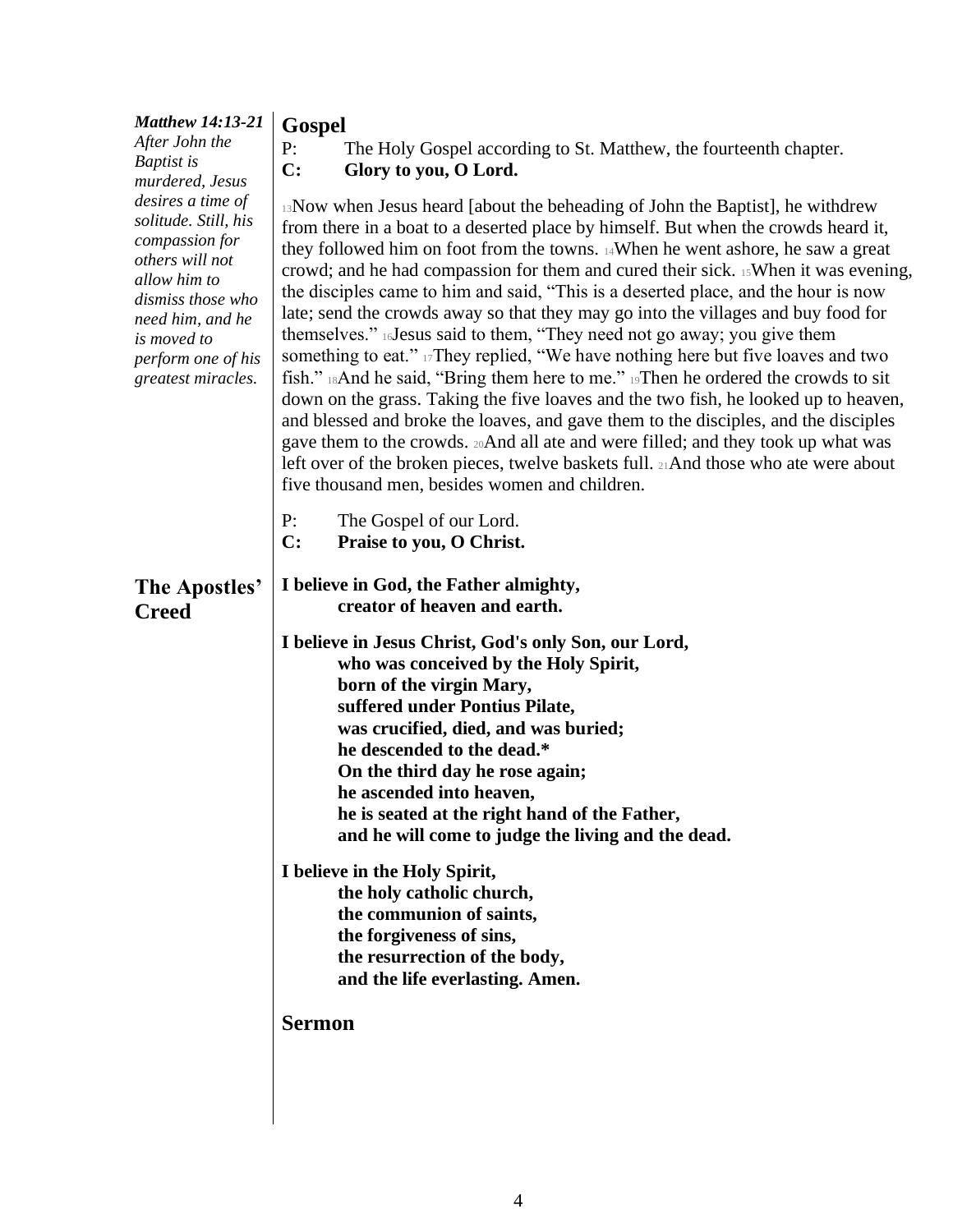



**Anthem**

#### **Offering**

Lake of the Isles Lutheran Church is supported through the generous gifts of time, *talent and treasure of our friends and members. In order to fulfill our mission and ministry, we need to receive approximately \$6,000 in offerings each week. We thank you for your support and partnership in the proclamation of the good news.*

#### *Simple Gifts*

*Shaker Tune* arranged by Mark Schweizer After Johann Pachelbel's Canon *'Tis a gift to be simple, 'tis a gift to be free 'Tis a gift to come down where we ought to be And when we find ourselves in a place just right 'Twill be in the valley of love and delight.*

*'Tis a gift to be loving, 'tis a gift to be kind, 'tis a gift to leave our bitterness behind,*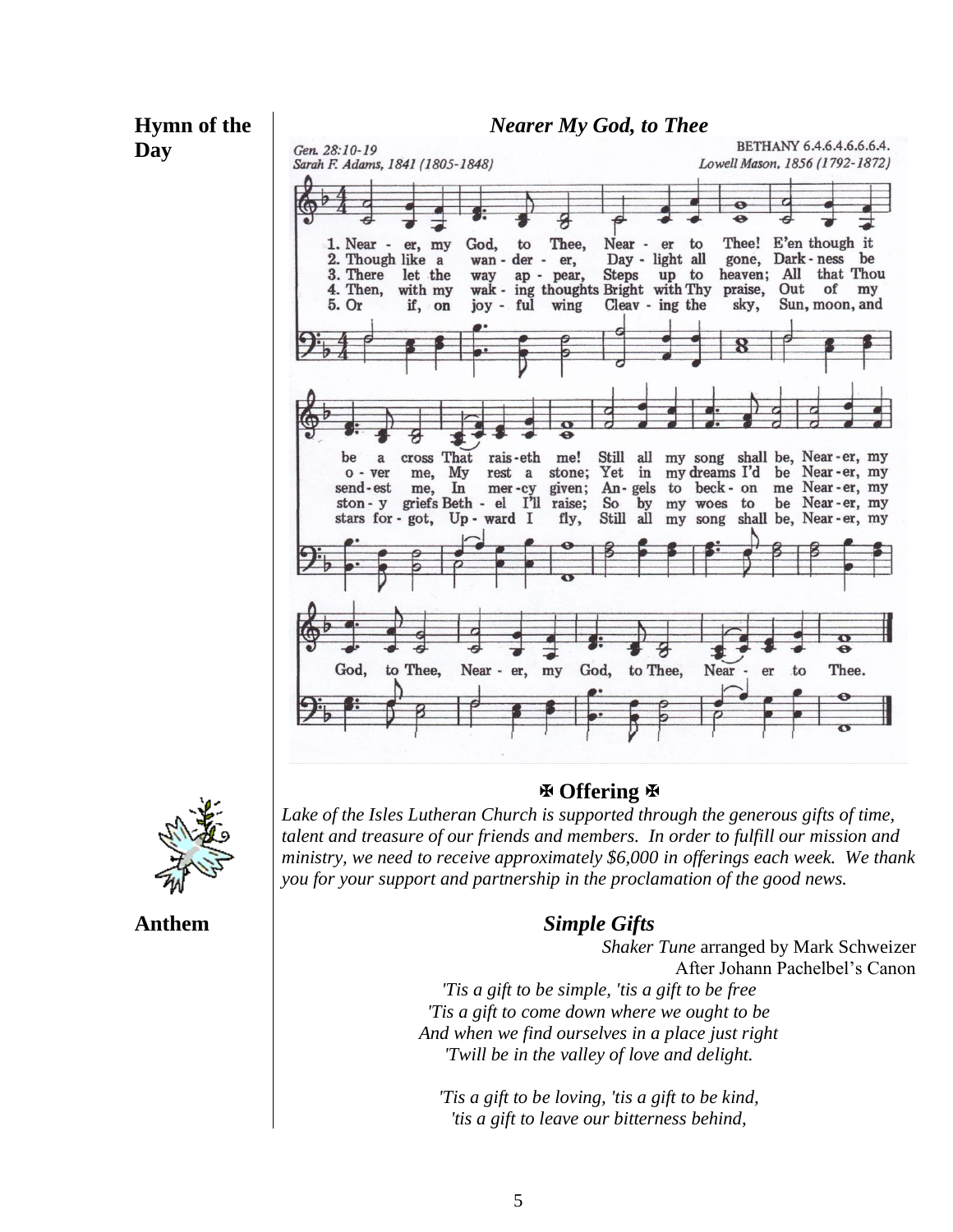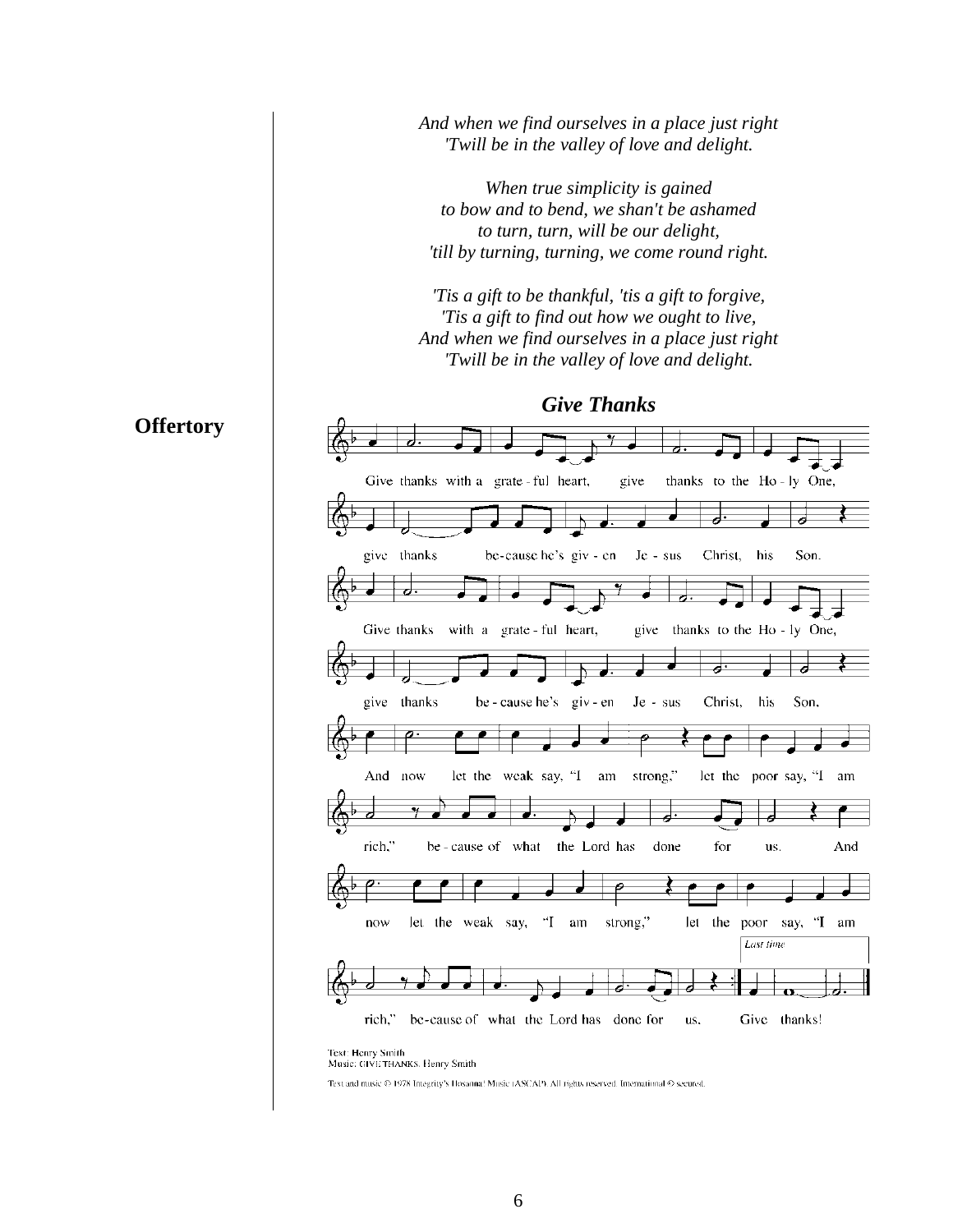A: God of goodness and growth, all creation is yours, and your faithfulness is as firm as the heavens. Water and word, wine and bread: these are signs of your abundant grace. Nourish us through these gifts, that we might proclaim your steadfast love in our communities and in the world, through Jesus Christ, our strength and our song. **Amen.**

#### **Prayers of the Church**

P: Confident of your care and helped by the Holy Spirit, we pray for the church, the world, and all who are in need.

*A brief silence.*

- A: You take resources that appear to be meager, bless them, and there is enough. May your church… Lord, in your mercy,
- C: **hear our prayer.**
- P: Into your hands, God of abundant grace, we commend all of whom we pray, trusting in your mercy, through Jesus Christ, our Savior.
- C: **Amen.**

#### **Lord's Prayer**

C: **Our Father in heaven, hallowed be your name, your kingdom come, your will be done, on earth as in heaven. Give us today our daily bread. Forgive us our sins as we forgive those who sin against us. Save us from the time of trial and deliver us from evil. For the kingdom, the power, and the glory are yours, now and forever. Amen.**

#### **图SENDING** 图

*We receive the blessing of God and leave in peace, Sent out to live the way of Jesus for the sake of the world God loves.*



#### **Offertory Prayer**

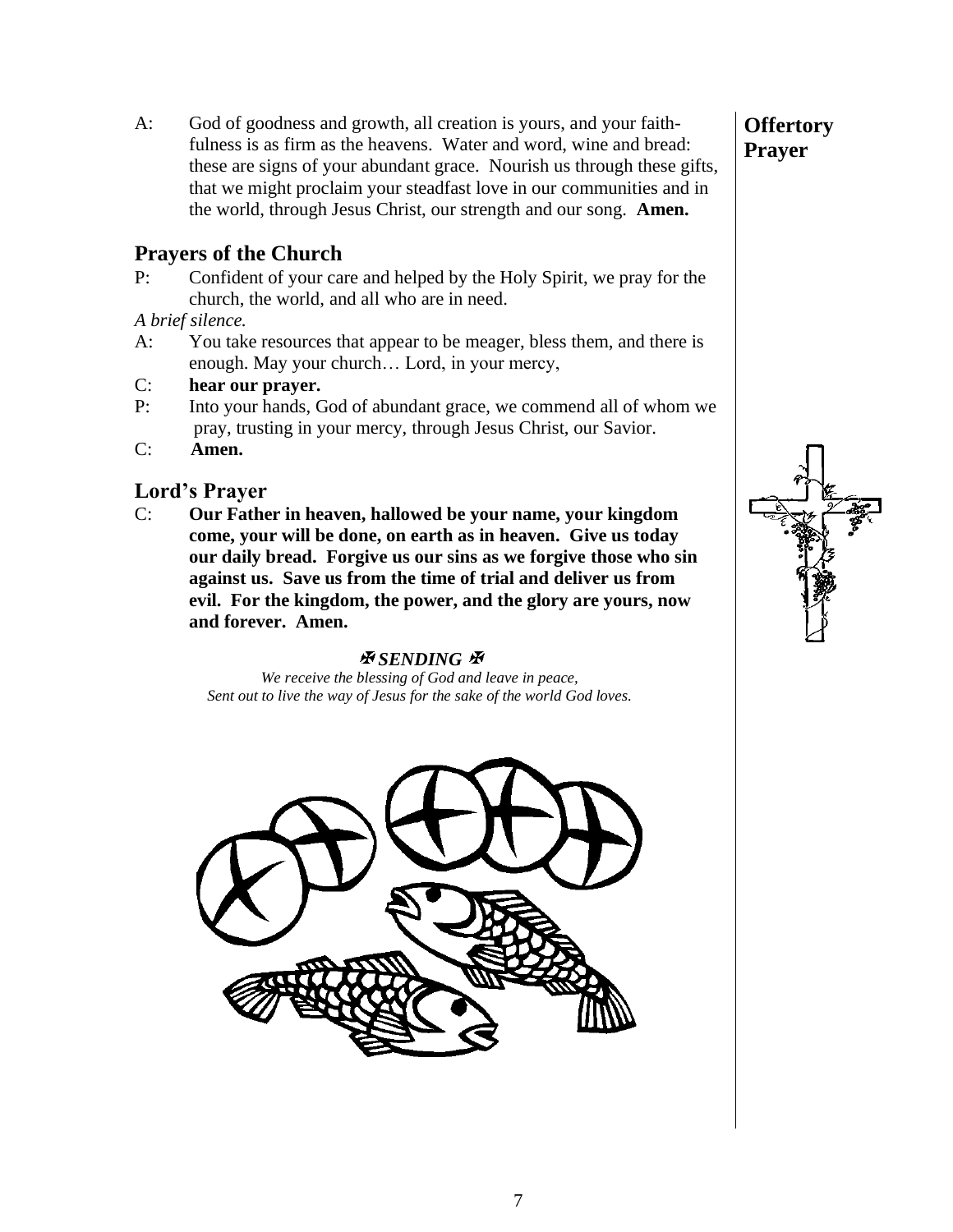#### **Sending Hymn**



Daplication in any form prohibited without permission or valid license from copyright administrator.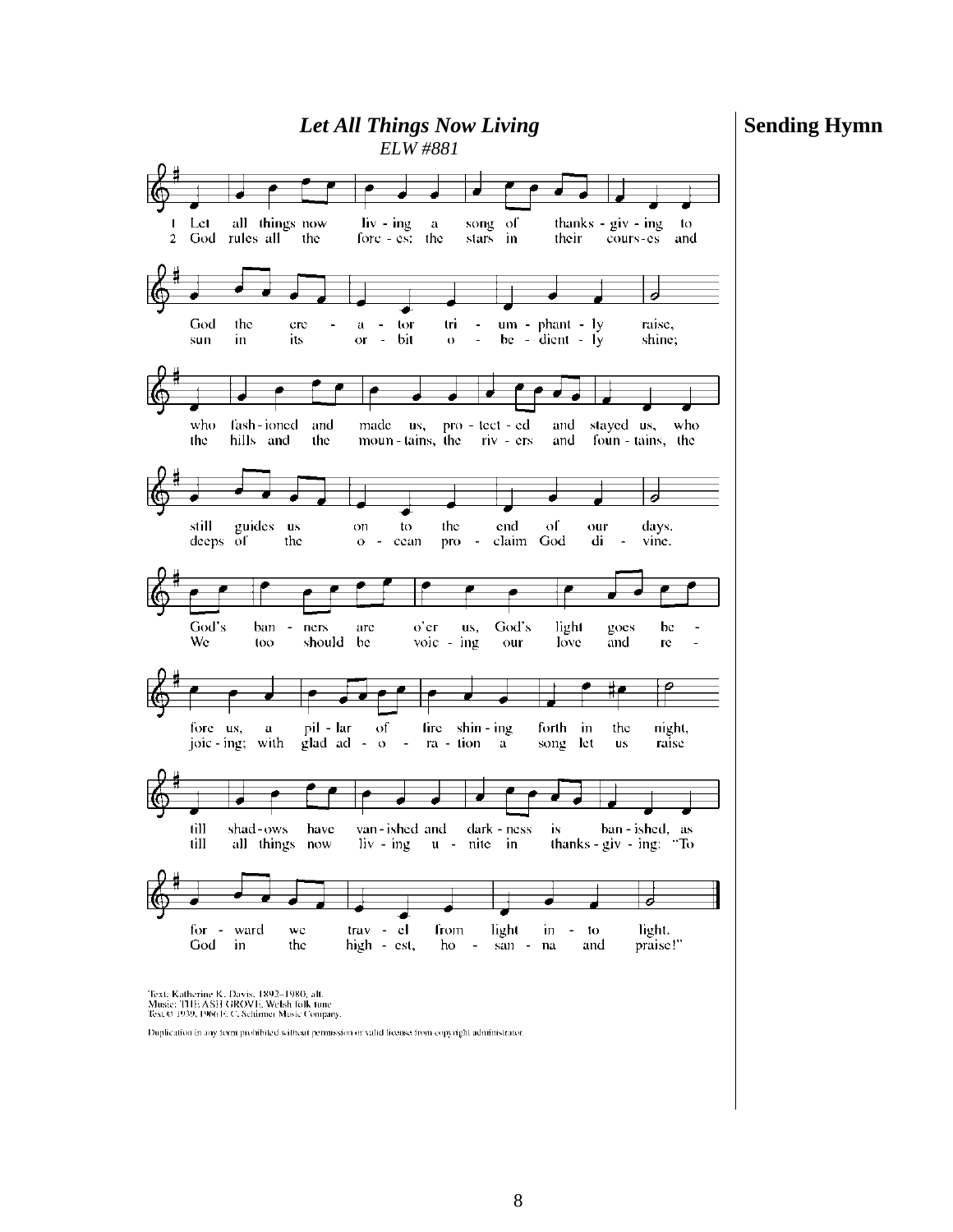# **Benediction**<br>P: The Lor

- The Lord bless you and keep you. The Lord make his face shine upon you and be gracious to you. The Lord look upon you with favor and  $+$  give you peace.
- **C: Amen.**

#### **Announcements**

#### **Dismissal**

- P: Go in peace. Live in love, as Christ loved us.
- **C: Thanks be to God.**

**Postlude** *Violin Sonata in D Op. 9, Nº 3, Allegro Jean-Marie Leclair (1697-1764)*

> *You are free to leave during the Postlude or remain to enjoy the offering of music and praise. Bulletin liturgy and hymnody reprinted under CCLI license #1821244 and or OneLicense.net #A-704053*



**WELCOME**

We thank you for celebrating the love of Jesus Christ with us this week, and we invite you back again—for prayer and worship and to any of the events our congregation has scheduled. We hope the message of God's grace will guide and strengthen you as you grow in love and faith in your daily life.

| <b>YOUR WORSHIP</b><br><b>LEADERS TODAY</b> | Pastor<br>Organist<br><b>Worship Assistant</b><br>Violin                                       | Rev. Dr. Arden D. Haug<br>Dr. Kris Rizzotto<br><b>Michelle McCreery</b><br>Aaron Janse           |
|---------------------------------------------|------------------------------------------------------------------------------------------------|--------------------------------------------------------------------------------------------------|
| <b>CHURCH OFFICERS</b>                      | President<br><b>Vice President</b><br>Treasurer<br>Secretary                                   | Chanda Olson<br>Jennifer Cook<br>Ross Bartels<br>Jon Sprain                                      |
| <b>STAFF</b>                                | <b>Children's Ministry Director</b><br>Seminarian<br>Office Manager<br>Caretakers<br>Custodian | Diane LaMere<br>Al Aakre<br>Linda Nelson<br>Sarah and Trevor Skorburg<br><b>Fernando Fierros</b> |